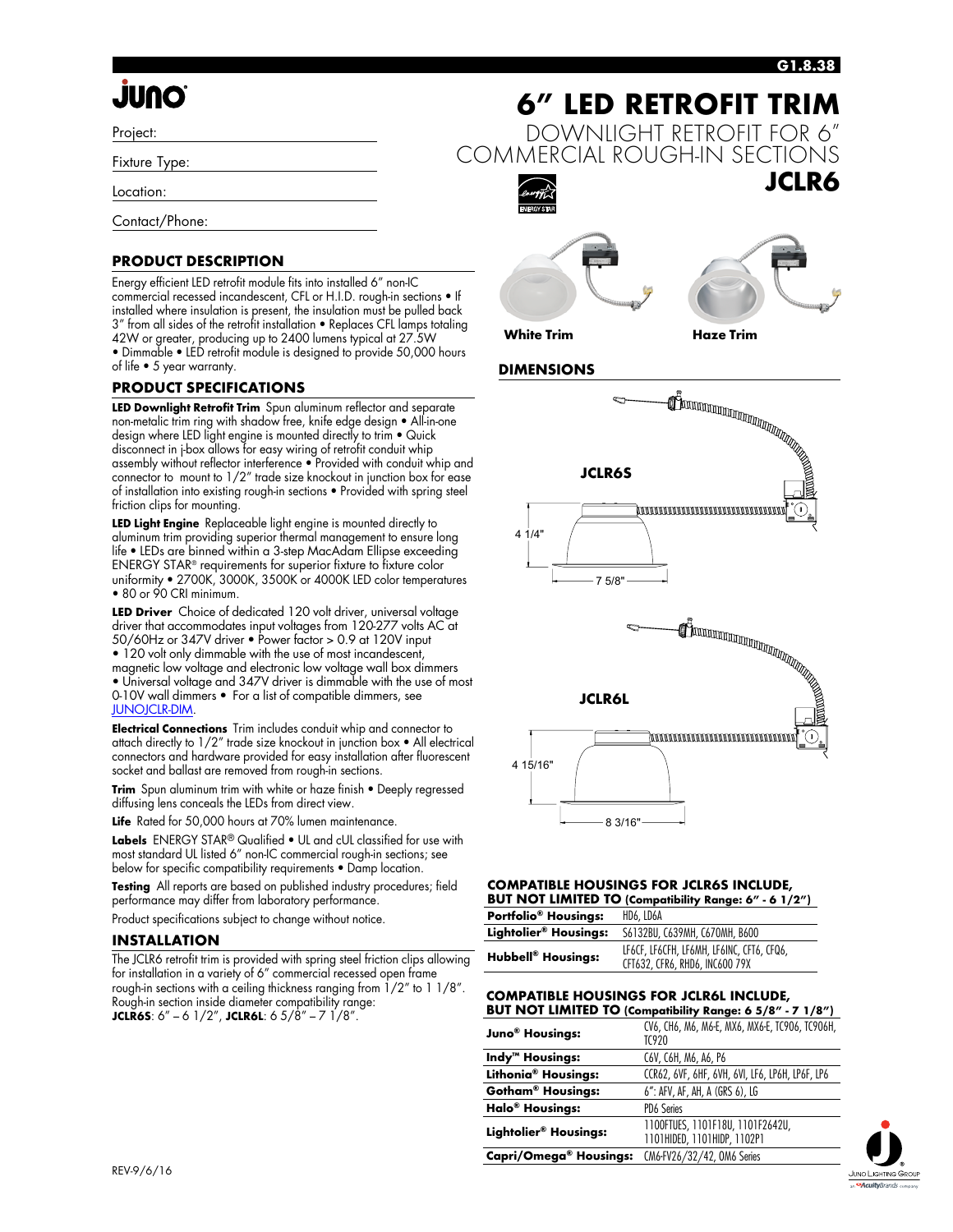## **6" LED RETROFIT TRIM** DOWNLIGHT RETROFIT FOR 6" COMMERCIAL ROUGH-IN SECTIONS **JCLR6**

|               |    | <b>Ordering Information</b> |      |                              |      |                     |   | Example: JCLR6S-15-927K1-HZ |           |        |
|---------------|----|-----------------------------|------|------------------------------|------|---------------------|---|-----------------------------|-----------|--------|
| <b>Series</b> |    | Delivered Lumens            |      | <b>CRI/Color Temperature</b> |      |                     |   | Voltage                     |           | Finish |
|               | -  |                             | -    |                              |      |                     |   |                             | -         |        |
| <b>JCLR6S</b> | 15 | 1500L                       |      | 927K 2700K<br>90CRI          |      | 935K 3500K<br>90CRI |   | 120V                        | HZ        | Haze   |
| <b>JCLR6L</b> | 20 | 2000L                       | 930K | 3000K<br>90CRI               |      | 940K 4000K<br>90CRI | U | Universal                   | <b>WH</b> | White  |
|               | 18 | 1800L                       |      | 827K 2700K<br>80CRI          |      | 835K 3500K<br>80CR  | 3 | 347V                        |           |        |
|               | 24 | 2400L                       | 830K | 3000K<br>80CRI               | 840K | 4000K<br>80CR       |   |                             |           |        |

Note: 1500L and 2000L options must be ordered with 90CRI; 1800L and 2400L options must be ordered with 80CRI.

### **ENGINEERING DATA**

| Dedicated 120V (1)   |                            |                   | Universal Voltage (U) |                            | Dedicated 347V (3) |                            |
|----------------------|----------------------------|-------------------|-----------------------|----------------------------|--------------------|----------------------------|
| Lumens               | 1500L/1800L                | 2000L/2400L       | 1500L/1800L           | 2000L/2400L                | 1500L/1800L        | 2000L/2400L                |
| Input Voltage        | 120V                       | 120V              | 120-277V              | 120-277V                   | 347V               | 347V                       |
| Input Power          | 20.3W $(\pm 5\%)$          | $27.5W (\pm 5\%)$ | 19.9W $(\pm 5\%)$     | 27.3W $(\pm 5\%)$          | 21.8W $(\pm 5\%)$  | 27.9W $(\pm 5\%)$          |
| <b>Input Current</b> | 500 <sub>m</sub> A         | 650mA             | 470 <sub>m</sub> A    | 650mA                      | 500 <sub>m</sub> A | 650mA                      |
| Frequency            |                            | 50/60Hz           |                       | 50/60Hz                    |                    | 50/60Hz                    |
| Power Factor         | >90                        |                   | > 90                  |                            | >90                |                            |
| <b>CRI</b>           | 80/90CRI                   |                   | 80/90CRI              |                            | 80/90CRI           |                            |
| <b>CCT</b>           | 2700K, 3000K, 3500K, 4000K |                   |                       | 2700K. 3000K. 3500K. 4000K |                    | 2700K, 3000K, 3500K, 4000K |

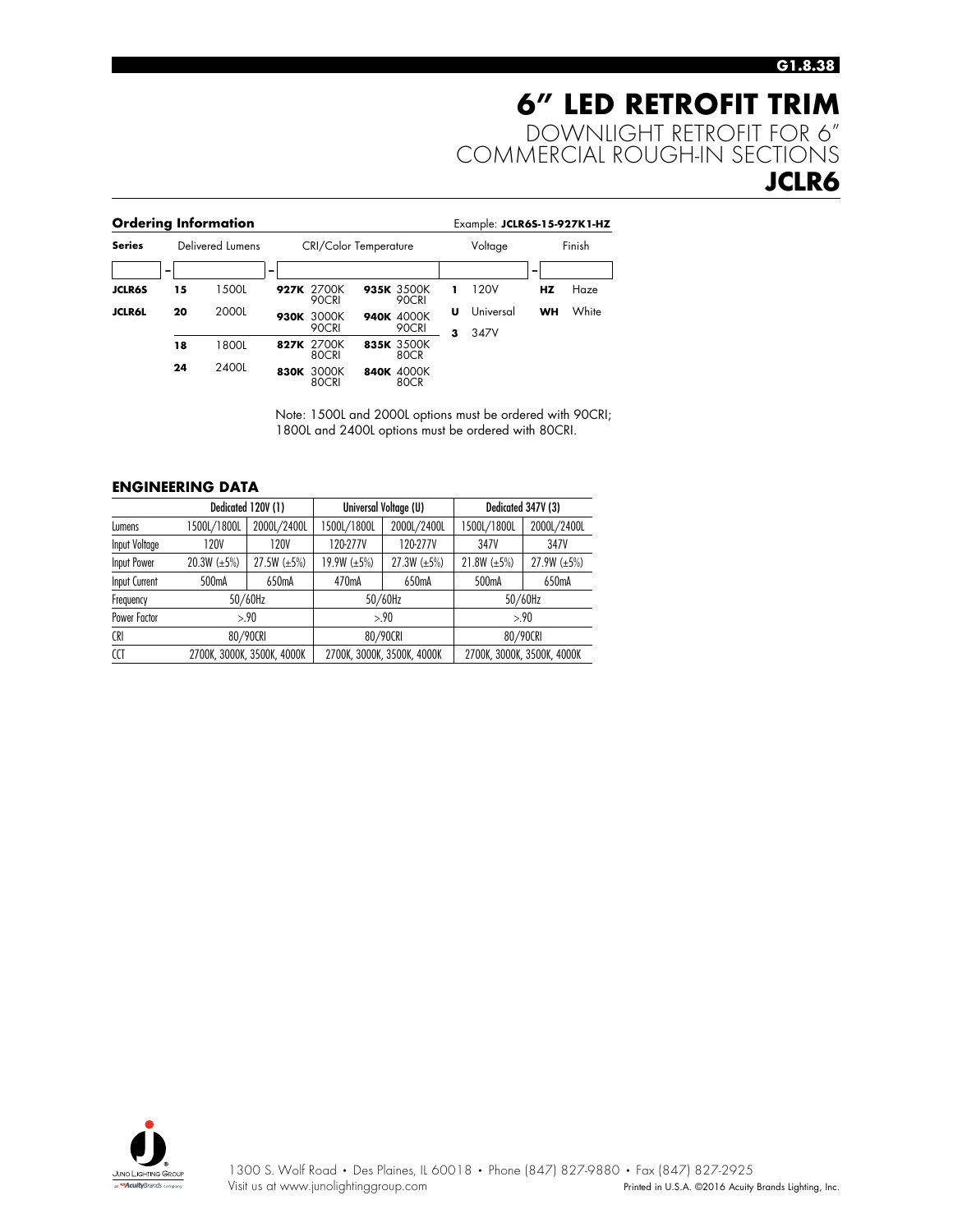## **G1.8.38 JCLR6**

### **PHOTOMETRIC REPORT**

**Test Report#:** PT07162701R **Catalog No:** JCLR6S-18-835KU-HZ **Luminaire Spacing Criteria:** 1.34 **Luminaire LPW:** 97



#### **CANDLEPOWER DISTRIBUTION**

(Candelas) **Degrees Vertical 0°**

| Spacing | <b>RCR1</b> | RCR3 | RCR5 |
|---------|-------------|------|------|
|         | 132         | 112  | 95   |
|         | 85          |      |      |
|         | 59          | 50   |      |
|         | 48          | 40   | 34   |
| n۱      | 38          | 32   |      |
| n۱      | 29          | 24   |      |
|         |             |      |      |

**AVERAGE INITIAL FOOTCANDLES** Multiple Units (Square Array, 60'x60' room)

### **ZONAL LUMEN SUMMARY**

| Zone         | Lumens | %Lamp | %Fixture |
|--------------|--------|-------|----------|
| $0.30^\circ$ | 1094   |       | 56.9     |
| $0.40^\circ$ | 1651   |       | 85.8     |
| $0.60^\circ$ | 1908   | N/A   | 99.2     |
| $0.90^\circ$ | 1924   |       | 100.0    |

**AVERAGE INITIAL FOOTCANDLES**

### **INITIAL FOOTCANDLES**

(One Unit: 19.9W, 72.6° Beam) **Distance to Illuminated Plane (Feet) Footcandles Beam Center Beam** Diameter<br>5.9 4' 76.6 5.9 6' 34.1 8.8 8' 19.2 11.8<br>10' 12.3 14.7 10' 12.3 14.7

### **LUMINANCE** (Average cd/m2)

| Angle in<br><b>Degrees</b> | Average<br>0-90° |
|----------------------------|------------------|
| $45^\circ$                 | 19107            |
| $55^\circ$                 | 5163             |
| $65^\circ$                 | 1455             |
| $\overline{75^\circ}$      | 567              |
| $85^\circ$                 |                  |
|                            |                  |

### **PHOTOMETRIC REPORT Test Report#:** PT07162702R **Catalog No:** JCLR6S-24-835KU-HZ

**Luminaire Spacing Criteria:** 1.34 **Luminaire LPW:** 90



### **PHOTOMETRIC REPORT**

**Test Report#:** PT07162701R **Catalog No:** JCLR6S-15-935KU-HZ **Luminaire Spacing Criteria:** 1.34 **Luminaire LPW:** 80



### **PHOTOMETRIC REPORT Test Report#:** PT07162702R

**Catalog No:** JCLR6S-20-935KU-HZ **Luminaire Spacing Criteria:** 1.34 **Luminaire LPW:** 74



# **Vertical 0°**

| Multiple Units (Square Array, 60'x60' room) |      |      |      |  |  |  |
|---------------------------------------------|------|------|------|--|--|--|
| Ceiling 80%, Walls 50%, Floors 20%          |      |      |      |  |  |  |
| Spacing                                     | RCRI | RCR3 | RCR5 |  |  |  |
|                                             | 140  | 118  | 100  |  |  |  |
| ٢,                                          | 89   | 76   | 64   |  |  |  |

|                | .              | -----          |                |
|----------------|----------------|----------------|----------------|
|                | 0 <sub>0</sub> |                |                |
|                | r              | $\overline{r}$ |                |
|                | r n            |                |                |
| $^{\circ}$     |                |                | $\overline{2}$ |
| $\overline{0}$ |                |                |                |
| $\overline{N}$ |                |                |                |

### **ZONAL LUMEN SUMMARY**

| 65 | ף ו | Zone         | Lumens | %Lamp | %Fixture |
|----|-----|--------------|--------|-------|----------|
|    | υ   | $0.30^\circ$ | 148    | N/A   | 56.5     |
| 85 |     | $0.40^\circ$ | 735    | N/A   | 85.5     |
| 90 |     | $0.60^\circ$ | 2014   | N/A   | 99.1     |
|    |     | $0.90^\circ$ | 2031   | N/A   | 00.0     |

### **INITIAL FOOTCANDLES**

(One Unit: 27.4W, 72.8° Beam)

| <b>Distance to</b><br><b>Illuminated Plane (Feet)</b> | <b>Footcandles</b><br><b>Beam Center</b> | Beam<br><b>Diameter</b> |
|-------------------------------------------------------|------------------------------------------|-------------------------|
|                                                       | 97.3                                     | 59                      |
|                                                       | 43.3                                     | 8.8                     |
| ጸ'                                                    | 24.3                                     | 11 8                    |
| יחו                                                   | 15 h                                     |                         |

### **LUMINANCE** (Average cd/m2)

| Angle in<br>Degrees | Average<br>0-90° |
|---------------------|------------------|
| $45^\circ$          | 25011            |
| $55^\circ$          | 6835             |
| $65^\circ$          | 1935             |
| $75^\circ$          | 785              |
| $8\overline{5}$ °   |                  |
|                     |                  |

### **INITIAL FOOTCANDLES**

(One Unit: 19.9W, 72.6° Beam)

| <b>Distance to</b><br><b>Illuminated Plane (Feet)</b> | Footcandles<br><b>Beam Center</b> | Beam<br><b>Diameter</b> |
|-------------------------------------------------------|-----------------------------------|-------------------------|
|                                                       | 63.3                              |                         |
|                                                       | 28.1                              | 8.8                     |
| δ.                                                    | 15.8                              |                         |
| ١n                                                    |                                   |                         |

### **LUMINANCE** (Average cd/m2)

| Angle in<br>Degrees     | Average<br>0-90° |
|-------------------------|------------------|
| $45^\circ$              | 15768            |
| $\overline{55^{\circ}}$ | 4261             |
| $\overline{65^\circ}$   | 1201             |
| $\overline{75^{\circ}}$ | 468              |
| $85^\circ$              |                  |
|                         |                  |

#### **INITIAL FOOTCANDLES** (One Unit: 27.4W, 72.8° Beam)

| <b>Distance to</b><br><b>Illuminated Plane (Feet)</b> | <b>Footcandles</b><br><b>Beam Center</b> | Beam<br><b>Diameter</b> |  |
|-------------------------------------------------------|------------------------------------------|-------------------------|--|
|                                                       | 80.3                                     | ، ۹                     |  |
|                                                       | 35.7                                     | 8.8                     |  |
|                                                       | 20 I                                     | 11 R                    |  |
| ın                                                    | 129                                      |                         |  |

### **LUMINANCE** (Average cd/m2)

| Angle in<br>Degrees   | Average<br>0-90° |
|-----------------------|------------------|
| $45^{\circ}$          | 20640            |
| $55^\circ$            | 5641             |
| $\overline{65^\circ}$ | 1597             |
| $75^{\circ}$          | 648              |
| 85°                   |                  |
|                       |                  |



### **CANDLEPOWER DISTRIBUTION** (Candelas)

| <b>DISTRIBUTION</b><br>(Candelas) |      | Multiple Units (Square Array, 60'x60' room)<br>Ceiling 80%, Walls 50%, Floors 20% |       |      |      |
|-----------------------------------|------|-----------------------------------------------------------------------------------|-------|------|------|
| Degrees<br>Vertical               | ŋ۰   | Spacing                                                                           | RCR 1 | RCR3 | RCR5 |
|                                   |      |                                                                                   | 169   | 143  | 122  |
| 0                                 | 1557 |                                                                                   | 108   | 92   | 78   |
| 5                                 | 1558 |                                                                                   | 75    | 64   | 54   |
| 15                                | 1625 |                                                                                   | 61    | 51   | 44   |
|                                   |      | $^{\circ}$                                                                        | 48    |      | 35   |
| 25                                | 1709 | n'                                                                                | 37    | 31   | 26   |
| 35                                | 1174 | 10'                                                                               | 27    | 23   | 19   |
| 45                                | 323  |                                                                                   |       |      |      |

### **ZONAL LUMEN SUMMARY**

| Zone         | Lumens | %Lamp      | %Fixture |
|--------------|--------|------------|----------|
| $0.30^\circ$ | 1391   | $\sqrt{A}$ | 56.5     |
| $0.40^\circ$ | 2103   | ′Д         |          |
| $0.60^\circ$ | 2440   | N/A        | 99       |
| $0.90^\circ$ | 2461   |            | 100.0    |

## **AVERAGE INITIAL FOOTCANDLES**

Multiple Units (Square Array, 60'x60' room)

| (Candelas)      |      |         | Ceiling 80%, Walls 50%, Floors 20% |      |      |
|-----------------|------|---------|------------------------------------|------|------|
| <b>Degrees</b>  |      | Spacing | <b>RCR1</b>                        | RCR3 | RCR5 |
| <b>Vertical</b> | O۰   |         | 109                                | 92   |      |
| $\theta$        | 1012 |         |                                    | 59   | 50   |
|                 | 1013 |         | 49                                 | 4    | 35   |
| 15              | 1055 |         | 39                                 | 33   | 28   |
| 25              | 1109 | o۱      | 31                                 | 26   | 22   |
|                 |      | n'      | 24                                 | 20   |      |
| 35              | 758  | 10'     |                                    |      | 13   |
| 45              | 204  |         |                                    |      |      |
| 55              | 45   |         | <b>TANIAI IIIMENI CIIMMADV</b>     |      |      |

### **ZONAL LUMEN SUMMARY**

| Zone         | Lumens | %Lamp | %Fixture |
|--------------|--------|-------|----------|
| $0.30^\circ$ | 903    |       | 56.9     |
| $0.40^\circ$ | 1362   |       | 85.8     |
| $0.60^\circ$ | 575    | А     | 99 2     |
| $0.90^\circ$ | 1588   |       | 1 NO N   |

85 0 90 0

### **AVERAGE INITIAL FOOTCANDLES CANDLEPOWER**

### **DISTRIBUTION** (Candelas)

0 1285 5 1286 15 1341 25 1410 35 969 45 266 55 59

**CANDLEPOWER DISTRIBUTION** (Candelas) **Degrees**

65 9 75 2

### **Degrees**